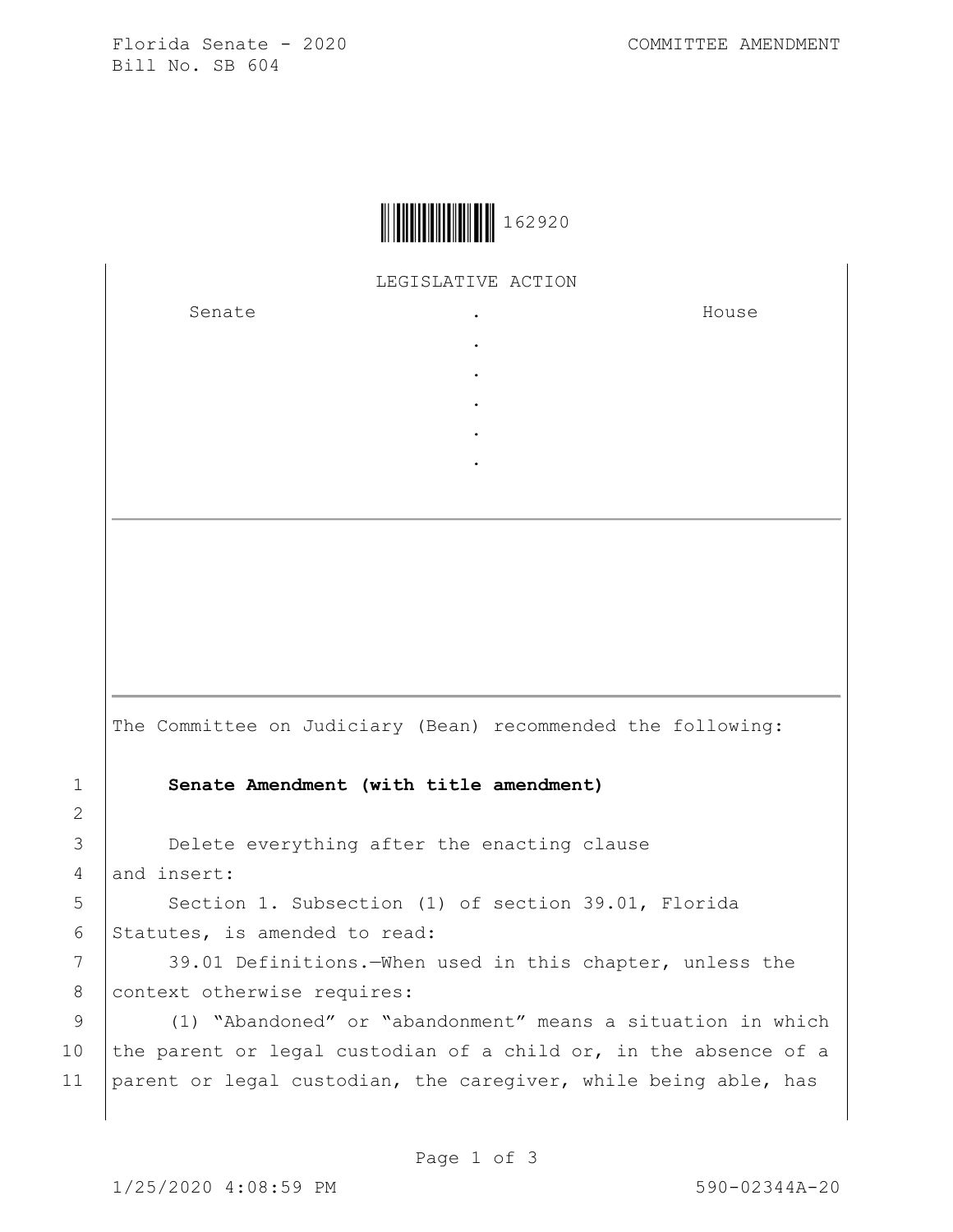Florida Senate - 2020 COMMITTEE AMENDMENT Bill No. SB 604

**││││││││││││││││** 162920

12 | made no significant contribution to the child's care and 13 maintenance or has failed to establish or maintain a substantial 14 and positive relationship with the child, or both. For purposes 15 of this subsection, "establish or maintain a substantial and 16 positive relationship" includes, but is not limited to, frequent 17 and regular contact with the child through frequent and regular 18 visitation or frequent and regular communication to or with the 19 child, and the exercise of parental rights and responsibilities. 20 Marginal efforts and incidental or token visits or 21 communications are not sufficient to establish or maintain a 22 substantial and positive relationship with a child. A man's 23 acknowledgment of paternity of the child does not limit the 24 period of time considered in determining whether the child was 25 abandoned. The term does not include a surrendered newborn 26 infant as described in s. 383.50, a "child in need of services" 27 as defined in chapter  $984$ , or a "family in need of services" as 28 defined in chapter 984. The absence of a parent, legal 29 custodian, or caregiver responsible for a child's welfare, who  $30$  is a servicemember, by reason of deployment or anticipated 31 deployment as defined in 50 U.S.C. s. 3938(e), may not be  $32$  considered or used as a factor in determining abandonment. The 33 incarceration, repeated incarceration, or extended incarceration 34 of a parent, legal custodian, or caregiver responsible for a 35 child's welfare may support a finding of abandonment.

36 Section 2. Subsection (1) of section 39.0137, Florida  $37$  Statutes, is amended, and subsection (3) is added to that 38 section, to read:

39 39.0137 Federal law; rulemaking authority.—

40 (1) This chapter does not supersede the requirements of the